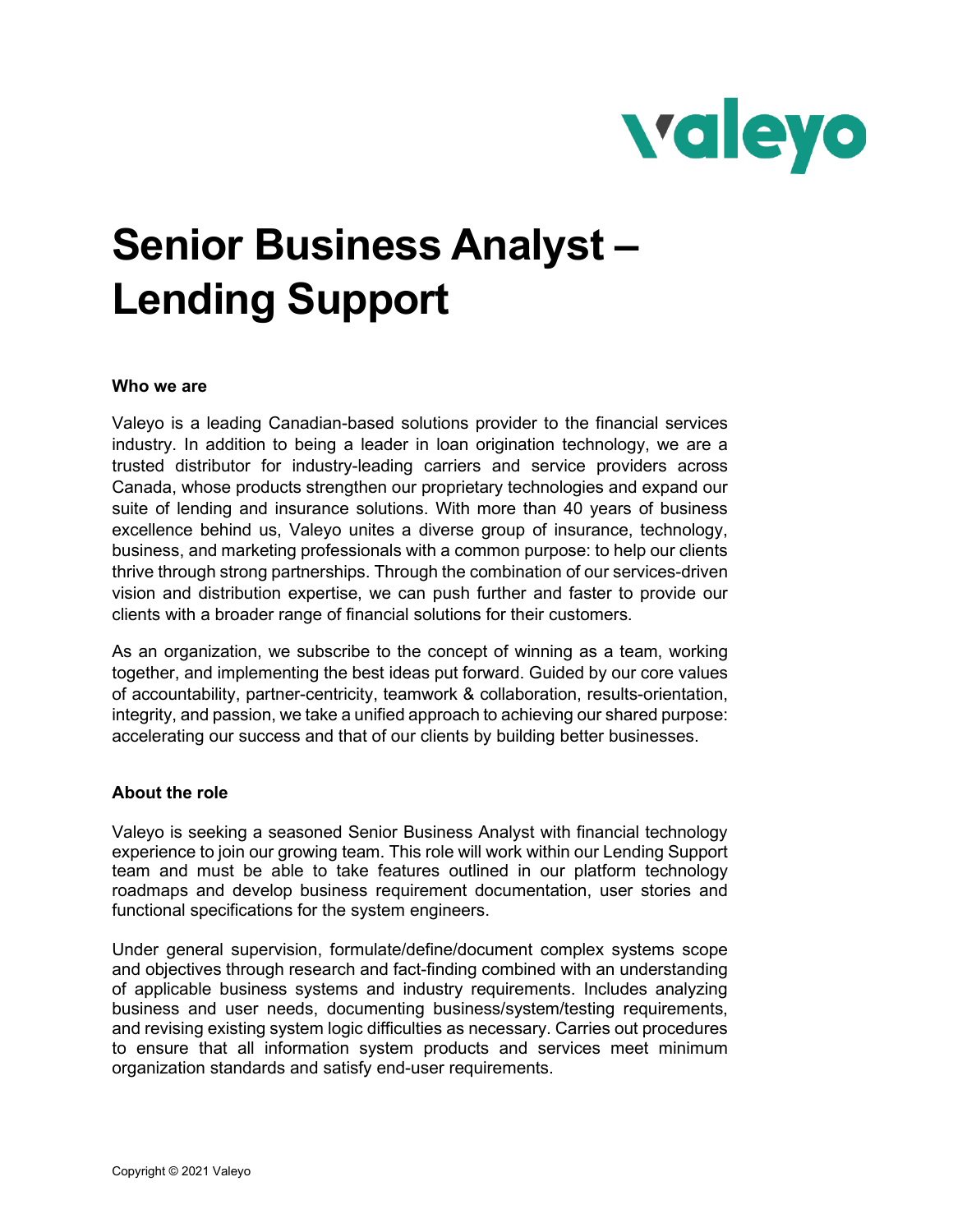You will be working in a dynamic and fast-paced agile environment across multiple cross-functional teams to validate and roll-out features aligned with the product's vision and roadmap.

## **What you will do**

To successfully execute this role, the Senior Business Analyst should be able to perform the following key functions:

- Serve as a liaison between the business, customer, product and the software development lifecycle teams.
- Conduct requirements gathering exercises with internal and external stakeholders and subject matter experts.
- Document requirements and user stories using the right level of detail for the Engineering and Quality Assurance teams
- Clarify requirements and update cases as needed throughout the software development life cycle
- Lead full end to end implementation of new features and third-party integration projects including proof of concept, API and User Experience requirements
- Facilitate design review and change control meetings create mock-ups, wireframes, and prototypes that illustrate current and future workflows and product design
- Write release notes for new features that will be delivered to customers.
- Work with Product Support and Training teams to support issue triage/resolution and write product documentation as needed
- Work with the Quality Assurance team to review test plans, test scenarios, and test cases
- Performing business and user acceptance testing
- Educate stakeholders on lending technology best practices
- Create and coordinate training to the key stakeholders (documentation/training sessions).

# **What you bring**

- High ownership, passion and work with sense of urgency
- Thrives in rapidly changing environment while maintaining consistent velocity
- At least 5-7 years of previous experience in software development business analysis within Financial Technology
- Prior working knowledge of Lending Technology (ie. Loan Origination Systems) is considered a definite asset
- Experience working within an agile development process, specifically with Scrum and backlog management tools (Axosoft, JIRA, TFS, Confluence etc).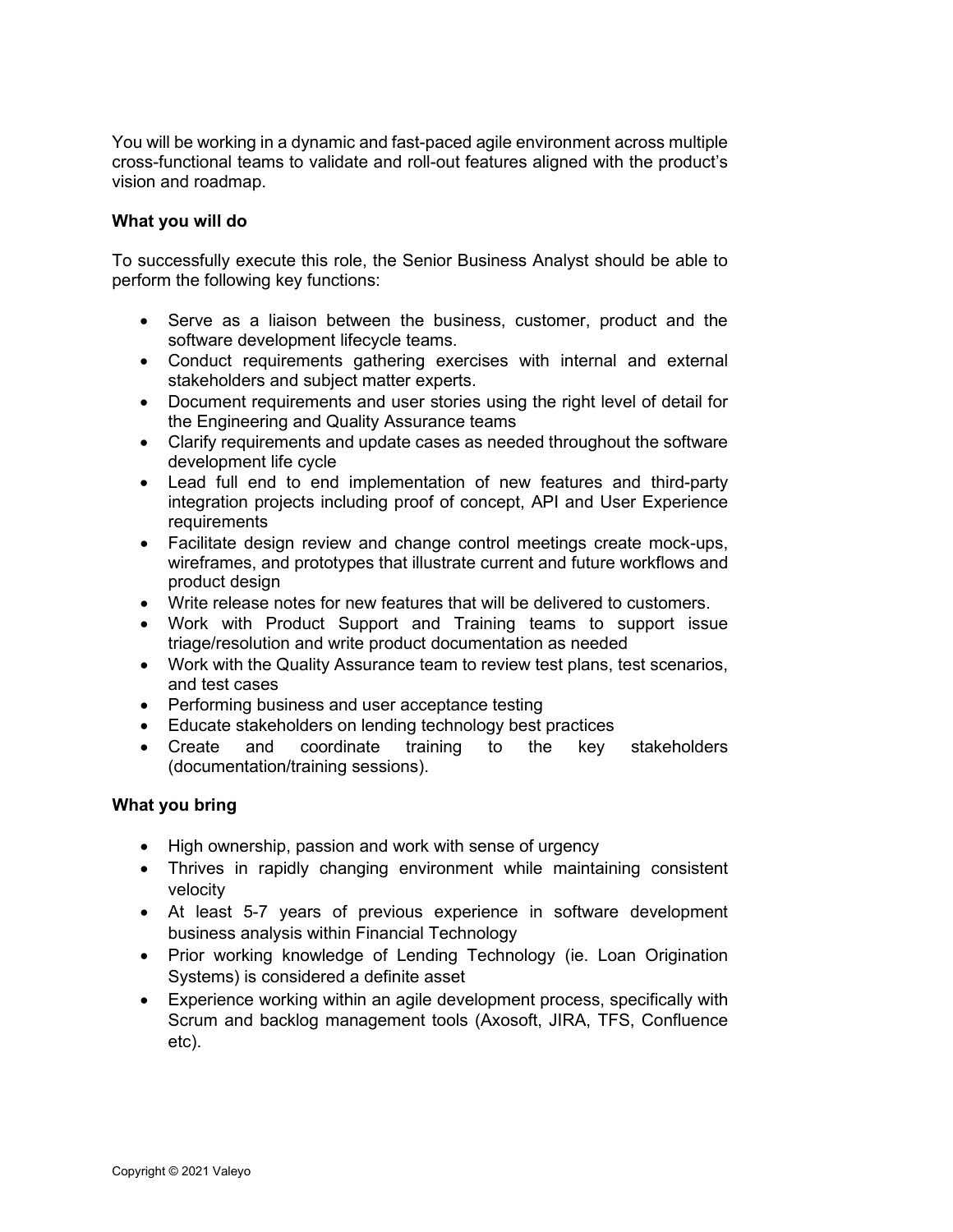- Strong documentation skills, experience with BRD, SRS, SOP and UML, including leading joint application design sessions
- Ability to communicate effectively, both written and verbally, with all stakeholders, i.e. technical developers, business leaders and users
- Experience with SQL is considered an asset
- Exposure to Agile, Kanban and Waterfall methodologies is a must
- BS in Information Technology, Business, Science or related field preferred.
- Strong technology understanding and experience
- Able to take feedback constructively and iterate on ideas and solutions from multiple stakeholders with differing opinions
- Meticulous thinker who can effectively work out all the details when presented with big ideas
- Understanding of user-centric design
- Experience with projects, involving front-end applications
- Must demonstrate the ability to explain technical concepts to a nontechnical audience
- Ability to participate and conduct group requirement sessions with confidence and conciseness

# **The Valeyo Way:**

Through collaboration and innovation, everything we do at Valeyo is focused on people - those we help and those we hire.

It's #thevaleyoway to empower our people with autonomy to make decisions that align with our values, to treat each other with compassion focusing on what we can accomplish as a team; and to recognize our individual and collective efforts.

We share a passion and drive for success and are proudly diverse team. Embracing our differences enhances everything we are involved in from our social awareness as an organization, to our creative problem solving, to the communities we support.

We offer our team the best of both worlds: a fast-paced, innovative FinTech environment and an established organization. This includes:

- A healthy, fulfilling work-life balance through a flexible hybrid work model, a Health and Personal Spending Account, plus the comprehensive benefits and perks of a financially stable organization including Group Retirement Savings Plan (RRSP) with a company match for Deferred Profit Sharing Plan (DPSP) and a generous paid-time-off policy including vacation, personal/sick time, wellness day and statutory holidays.
- A continuously evolving people-first environment that takes time to have some fun (virtual team building events including scavenger hunts, charity